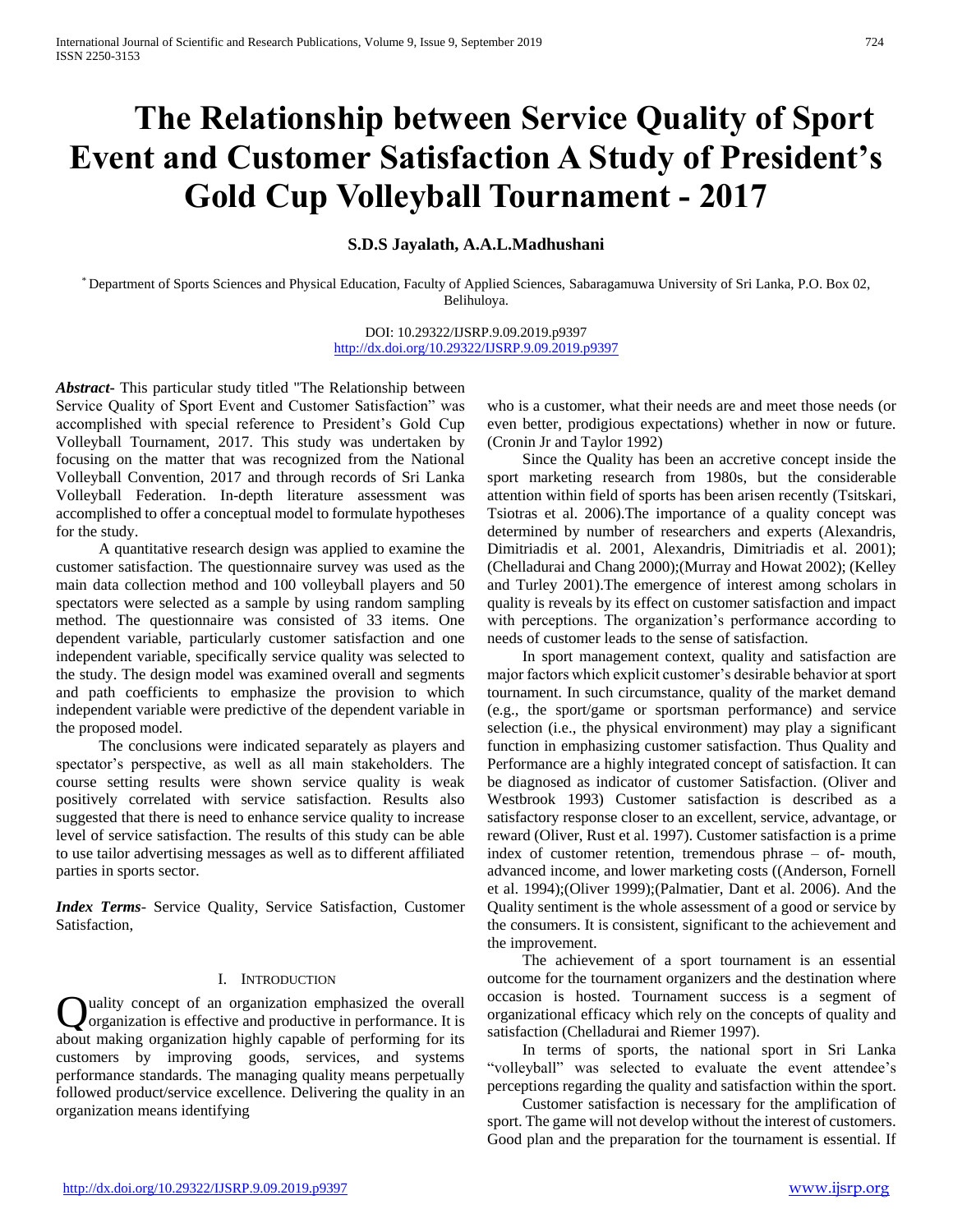not it will end up losing badly. To forecast the satisfaction of customers, this study will be focused the degree of service quality dimension in volleyball tournaments to prophecy the customer satisfaction.

### II. RESEARCH ELABORATIONS

## *Customer Satisfaction*

 Customer Satisfaction in a product primarily based organization creates a positive word regarding the overall business, long term benefits and also customer loyalty (Anderson 1998);(Palmatier, Dant et al. 2006). Coping with customer satisfaction is one of the most enormous feature to ensure monetary success of an enterprise. (Reichheld 1994). But making sure customer satisfaction regarding corporation is complicated venture.

 As Oliver (1993) emphasized customer satisfaction will fluctuate from person to person and similarly situation. In line with the (Churchill Jr and Surprenant 1982) attempt to procure an explanation for investigations regarding the customer satisfaction provide one of the maximum essential proofs concerning its determinants

#### *Customer Satisfaction with sport event*

 The studies carried out by the Churchill and Surprenant (1982) and next enlargement of that idea with the aid of Cronin and Taylor (1992), these researchers' explanations of customer satisfaction theory applied to sport customers. This would cause to gain a better concept concerning the customer satisfaction in a sports setting. (Warren 2011) research changed into a study on the spectators at two professional basketball games in Greece in an attempt to examine the connection between service quality and customer satisfaction. It needs to be taken into account the extend which customer satisfaction is motivated by the provision of quality of service and the core product.

 The key determinant of customer satisfaction in the service industry is customer service. Therefore, it is miles clear that service industries work to provide a high level of service quality to ensure customer satisfaction. As defined by the earlier service marketing literature (Oliver, 1981; (Parasuraman, Zeithaml et al. 1985);(Lehtinen and Lehtinen 1991); and (Mackay and Crompton 1988) customer satisfaction builds up and, ultimately, creates, or

fails create, service quality in the minds of customers. Many researchers have been developing SPORTSERV instruments to measure service quality. (Theodorakis & Kambitsis, 1998), SPORTSERV was composed with access, reliability, responsiveness, and tangibles to measure consumer perceptions. After years ago scholars used single item to measure overall satisfaction in the service environment.

 Many scholars found that, above dimensions correlate with customer satisfaction. There are two reasons why customer satisfaction is important for the service industry. First customer satisfaction is based totally on customer's subjective judgment of service is one of the fine standards for evaluating services. Since it is tough to keep constant service performance due to the intangible and heterogeneous elements of the services, customer satisfaction became understood when it comes to the exceptional of service (Cronin & Taylor, 1992; (Dabholkar, Shepherd et al. 2000), & (Dabholkar, Shepherd et al. 2000); (Parasuraman, Zeithaml et al. 1994).

### *Service Quality*

 For many years in service marketing literature, numerous studies has been conveyed regarding the service quality. Service quality is a dominant factor in the abundance of the Organization. Service quality has been investigated over a long period of time and their various interpretations. (Bitner and Hubbert 1994) define service quality as the" Overall sense of relative inferiority/Superiority of the industry and its services". Service Quality is a determinant of customer Satisfaction. Service quality has an interaction between service employees and an environment where service was provided. (Brady & Cronin, 2001; Cronin & Taylor, 1992 Parasuraman et al., 1988).

### *Service Quality in Sport Context*

 The quality of services contributes to improve sport stakeholder satisfaction are gaining substantial consideration as a research topic. (e.g., Wakefield & Sloan, 1995; Murray & Howat, 2002; Hill & Green, 2000) when compare these topics it state that stakeholder factors, which marketers are control. Specifically, hospitality (staff), scoreboards, accessibility, and food service are essential factors.

 In the context of sports Chelladurai (1992) explains six special classes for sport and physical activity. His six classes, pleasure, human skills, consumer health/fitness, human excellence, human sustenance, and human curative, set the sport service industry apart from traditional business. Therefore service industry has concentrated on sports.

 Firstly, researchers have examined how the operating environment influences the process consumers interact with the operating conditions. Second, scholars have evaluated the exceptional role played by the staff performance rating staffing rendering service staff.

#### III. RESULTS AND FINDINGS

 The primary intent of this study is to examine the relationship between perceptions of service quality, and the components of the stakeholder service experience. Specifically, this study investigates the service quality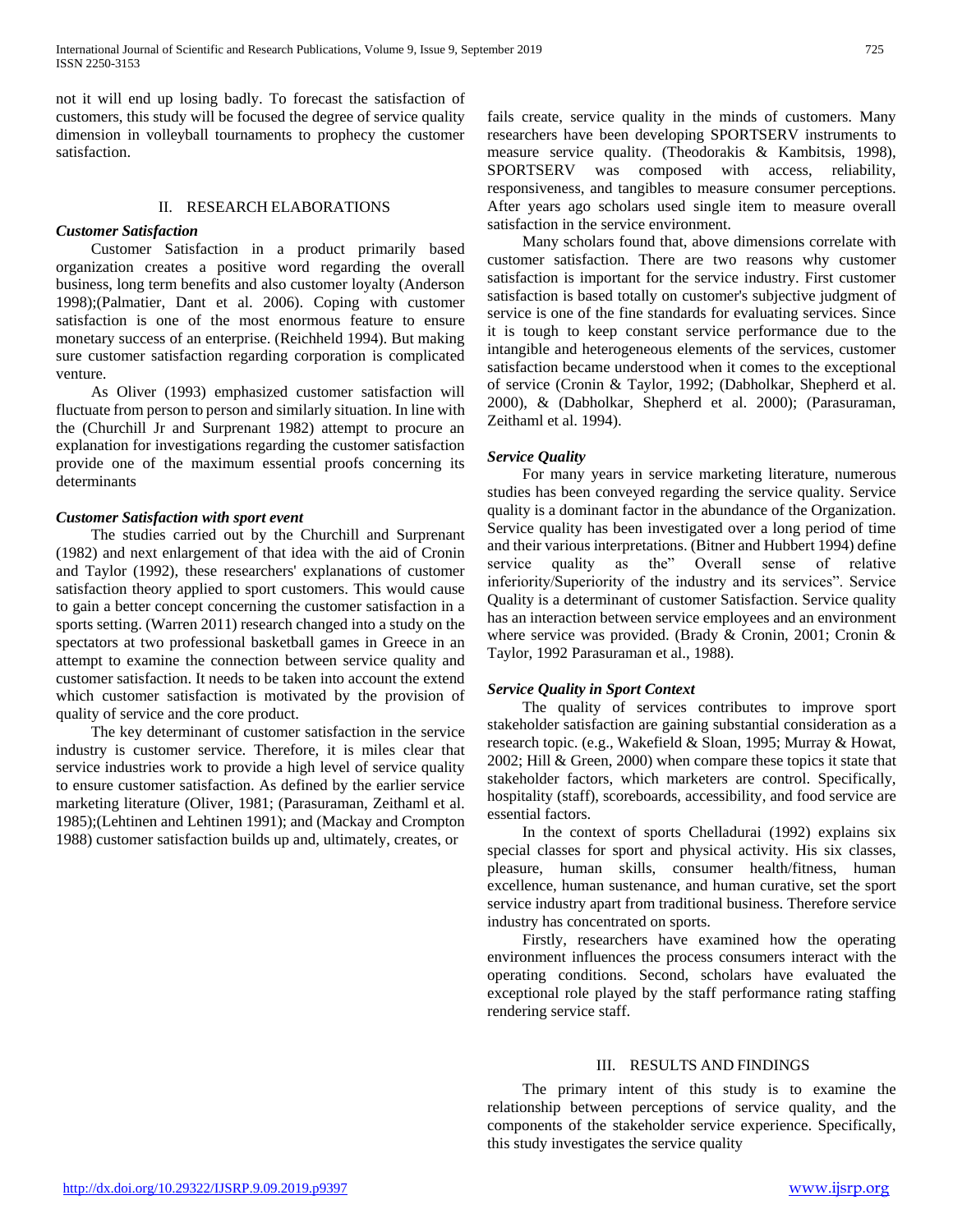perceptions play in effecting exact determinants of customer satisfaction, through the service satisfaction.

# *Procedure*



# **Figure 1.1 Procedure**

# *Formulations of Hypotheses*

Service quality dimensions of customer satisfaction

H1 - There is a positive relationship between service quality and service satisfaction

H0 - There is a negative relationship between service quality and service satisfaction

*Research Design*



Source: Develop by the researcher

$$
y = \beta_0 \pm \beta_1 a \pm \beta_2 b
$$

y = Customer Satisfaction

## *Research approach*

 In research approaches, two types can be found. They are inductive research approach and deductive research approach. Using, inductive approach makes disclose a new concept, model, deductive approach can prove something by using previous theories or concepts. The researcher uses a deductive approach in this study.

*Study Area and Design Sport Marketing Perspective*

Relationship between Quality and Customer Satisfaction

# *The study population*

 The population of the research can be considered as the Stakeholders of volleyball tournaments in Sri Lanka.

### *Sample*

 The Study was conducted in President's Gold Cup Volleyball Tourney sport setting in Sri Lanka. Main Stakeholders of the tournament will be selected as a sample of the study such as Players, and Spectators.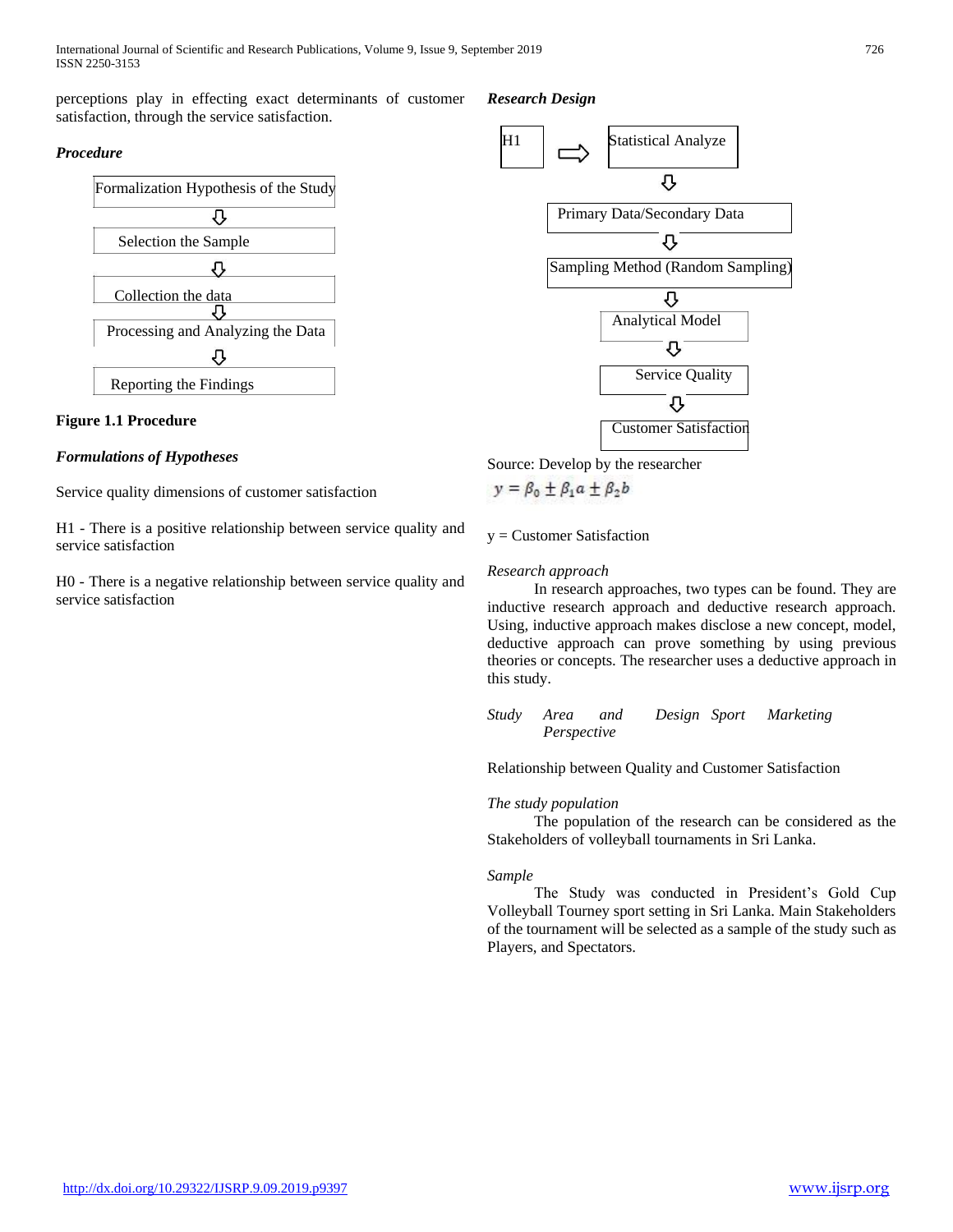

**Figure 2: Study Sample**

## *Analysis of Questionnaire*

 This section of the study reports the findings of the analysis and discussion of data collected. Its flows are assumed the sequence in which design objectives of the research in order. Reliability and Validity are components which verify the quality in research.

# *Reliability Test*

Table1: Reliability Test Results

| N   | $\frac{0}{0}$ | Cronbach<br>'s<br><b>Alpha</b> | No: of<br><b>Variables</b> |
|-----|---------------|--------------------------------|----------------------------|
| 150 | 100           | 0.922                          | 33                         |

*Source: Output from SPSS*

 In the current study reliability coefficient of 0.922 which was above recommended level. The study, however achieved a significant response rate. Therefore, it can be concluded as the survey construct has adequate reliability to continue data analysis and draw conclusions, formulate theories, or make claims about the generalizability of a study.

# *Validity Test*

Table2: Validity Test Results

| Variable              | KMO (Kaiser-Meyer-<br>Olkin ) and Bartlett's<br>Test Measure of |  |  |
|-----------------------|-----------------------------------------------------------------|--|--|
|                       | <b>Sampling Adequacy</b>                                        |  |  |
| Tournament Organizing | 0.803                                                           |  |  |
| Committee             |                                                                 |  |  |

| <b>Facility Access</b> | 0.645 |  |  |
|------------------------|-------|--|--|
| <b>Facility Space</b>  | 0.801 |  |  |
| Service Satisfaction   | 0.709 |  |  |

 According to the KMO and Bartlett test values it can be concluded that sampling adequacy is higher in selected variables. As all variables show more than recommended level value in results.

## *Correlation Analysis*

Table 3: Correlation of Service Quality and Service Satisfaction

| <b>Sample</b>        | <b>Pearson Correlation</b><br><b>Coefficient</b> |  |  |
|----------------------|--------------------------------------------------|--|--|
| <b>Players</b>       | 0.430                                            |  |  |
| <b>Spectators</b>    | 0.406                                            |  |  |
| <b>All Customers</b> | 0.424                                            |  |  |

 In the study it takes the main stakeholders of the tournament as players and spectators. The results indicate that there is a relationship between dependent variable and independent variables. Correlation is significant at the 0.01 level.

 $\Box$ Players Pearson Correlation Coefficient is 0.430\*\*. So the correlation between service quality and service satisfaction in player's perspective, it shows the weak positive relationship.

 $\Box$ Spectator's Pearson Correlation Coefficient is

0.406\*\*. So the correlation between service quality and service satisfaction in spectator's perspective it shows the weak positive relationship

All Customers or the both players and spectators Pearson Correlation Coefficient is 0.424\*\*. So the correlation between service quality and service satisfaction in both customer's perspective it shows the weak positive relationship.

### *Regression Analysis*

Model Summary Table

Interpret the R (Correlation Coefficient) between two variables

 R square – Amount of change independent Variable. It should be needed to check the R square of the model for the goodness of it.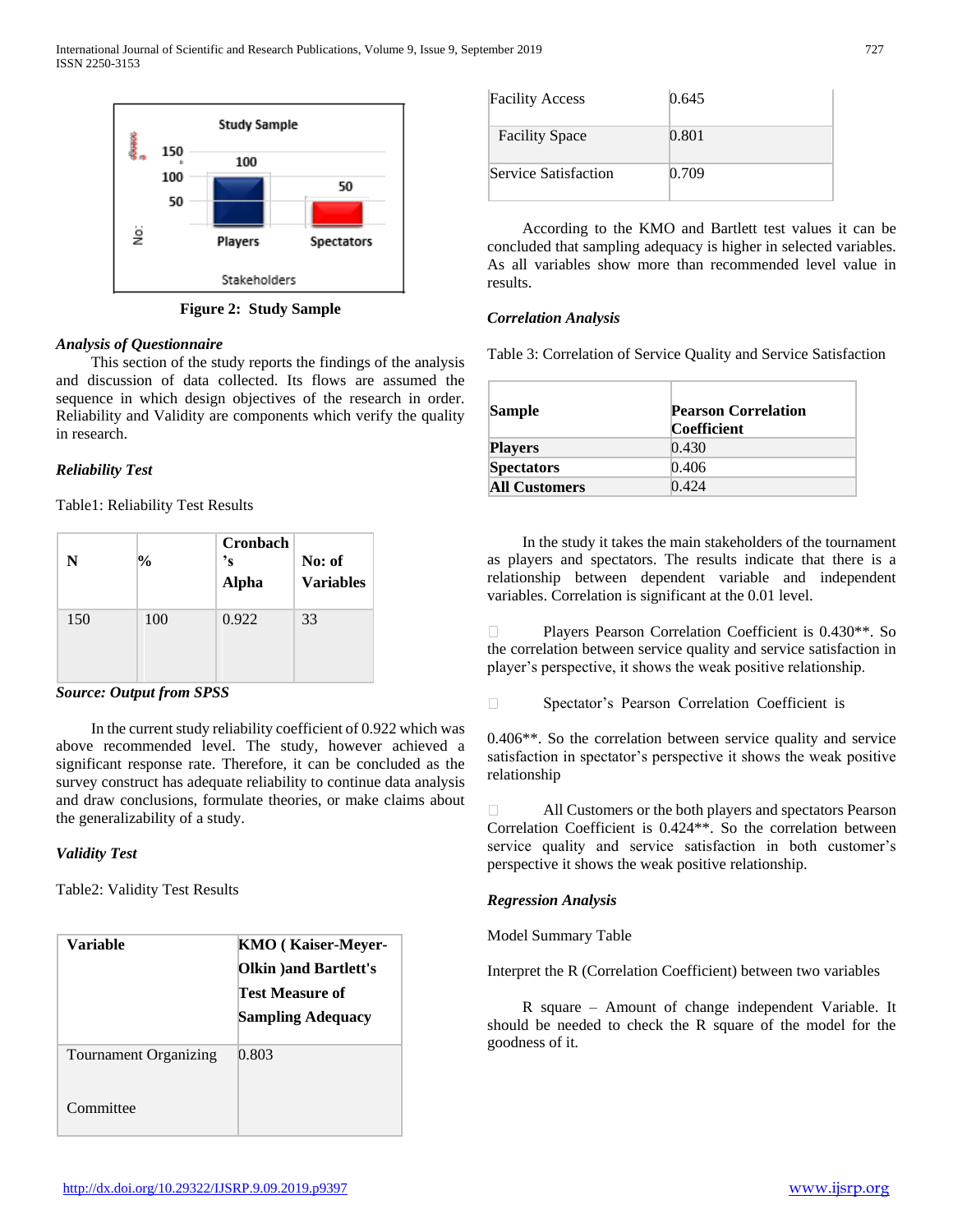Table: 4 Model Summary

| <b>Sample</b>               | Mode | $\mathbb{R}$ | R<br>Squa<br>re | <b>R</b> square error of | Adjusted Standard<br>estimate |
|-----------------------------|------|--------------|-----------------|--------------------------|-------------------------------|
| <b>Players</b>              | 1    | 0.819        | 0.671           | 0.668                    | 0.28436                       |
| <b>Spectato</b><br>rs       | 1    | 0.796        | 0.633           | 0.626                    | 0.38168                       |
| All<br><b>Custome</b><br>rs | 1    | 0.793        | 0.629           | 0.614                    | 0.37887                       |

Source: Output from SPSS

 According to the regression analysis the R square was recorded in players, spectators, and all customers' perspective. So the results of that are recorded as 67.1%, 63.3%, and 63% respectively.

 Considering the value of the R square it can be concluded that the independent variable is explained in player's perspective 67.1% by the selected independent variables in the model. Spectators perspective it explain 63.3% of independent variables. And when consider all main stakeholders of the tournament both players and spectators it explained 63% of the independent variable.

#### IV. CONCLUSION

 The contemplate of the present study was to gain better understanding about the relationship between quality of sport tournament and customer satisfaction of a President's Gold Cup Volleyball Tournament in Sri Lanka – 2017. In the study, according to the conceptual framework of the setting it explains regarding the link in between service quality, service satisfaction. The results of this study support the idea that determinants of service quality perceptions are defined to be different in various settings within the sport context. Findings suggest that tournament quality and outcome quality were critical factors of service quality in determining both players and spectator satisfaction at President's Gold Cup Volleyball Tournament – 2017.

 In the case of an investigation, tournament quality was viewed perspective of service quality which refers to the setting as the event organizing committee, facility access, facility space that might boost the satisfaction levels of players and spectators.

 Scholars stated that, in sport context customer satisfaction study can be divided into three categories: service satisfaction, game satisfaction, and service and game satisfaction combination. (Kim, Magnusen, & Kim, 2014). With regard to the relationship between services quality, was found to be the key factor in predicting satisfaction. This finding is consistent with the previous studies which emphasized the significance of the outcome (Brady et al., 2001; Brady et al., 2006; Kim et al., 2014).

 The current study has reached a number of findings, In players perspective service quality in the tournament influence service satisfaction and they show a weak positive relationship.

In spectator perspective service quality and service satisfaction in the tournament it shows the weak positive relationship.

 When consider all main stakeholders overall influence to the service quality and service satisfaction in both customer's perspective it shows the weak positive relationship.

 In terms of the relationship between customer's quality perceptions of the sport event, the study discovered a significant relationship between two variables.

 This finding is understandable because the achievement and winning of the tournament, building star players can influence overall satisfaction with sport event. Gronroos (1984) defined outcome as what the patron with when service is delivered. This is probably the motive why the outcome is taken into consideration as a significant indicator of satisfaction with service quality. Consistent with the results gain through the data series in President's Gold Cup Volleyball tournament, it emphasized that service quality dimensions such as a tournament organizing committee, facility access, and facility space contribute as weak positive relationship with service satisfaction which means that the tournament main stakeholders are not tremendously happy with the service quality they gain at the tournament. Event organizers should pay higher consideration to the service quality in the tournament to enhance their service satisfaction. Services might help athletes to apply their opinion about services experienced and staff to the overall perceptions of President's Gold Cup Volleyball Tournament.

#### **REFERENCES**

- [1] Alexandris, K., et al. (2001). "Behavioral consequences of perceived service quality: An exploratory study in the context of private fitness participation." Journal of Sport Behavior 25(3): 217-231.
- [2] Alexandris, K., et al. (2001). "The behavioural consequences of perceived service quality: An exploratory study in the context of private fitness clubs in Greece." European Sport Management Quarterly 1(4): 280-299.
- [3] Anderson, E. W. (1998). "Customer satisfaction and word of mouth." Journal of service research 1(1): 5-17.
- [4] Bitner, M. J. (1992). "Servicescapes: The impact of physical surroundings on customers and employees." The journal of marketing: 57-71.
- [5] Chelladurai, P. and K. Chang (2000). "Targets and standards of quality in sport services." Sport Management Review 3(1): 1-22.
- [6] Churchill Jr, G. A. and C. Surprenant (1982). "An investigation into the determinants of customer satisfaction." Journal of marketing research: 491- 504.
- [7] Cronin Jr, J. J., et al. (2000). "Assessing the effects of quality, value, and customer satisfaction on consumer behavioral intentions in service environments." Journal of retailing 76(2): 193-218.
- [8] Parasuraman, A., et al. (1985). "A conceptual model of service quality and its implications for future research." The journal of marketing: 41-50.
- [9] Parasuraman, A., et al. (1994). "Reassessment of expectations as a comparison standard in measuring service quality: implications for further research." The journal of marketing: 111-124.
- [10] Reichheld, F. F. (1994). "Loyalty and the renaissance of marketing." Marketing Management 2(4): 10.
- [11] Schaaf, P. (1995). Sports marketing: it's not just a game anymore, Prometheus Books.
- [12] Taylor, S. A., et al. (1993). "Recreational service quality in the international setting." International Journal of Service Industry Management 4(4): 68-86.
- [13] Trail, G. and J. James (2001). "An analysis of the sport fan motivation scale." Journal of Sport Behavior 24(1): 108-128.